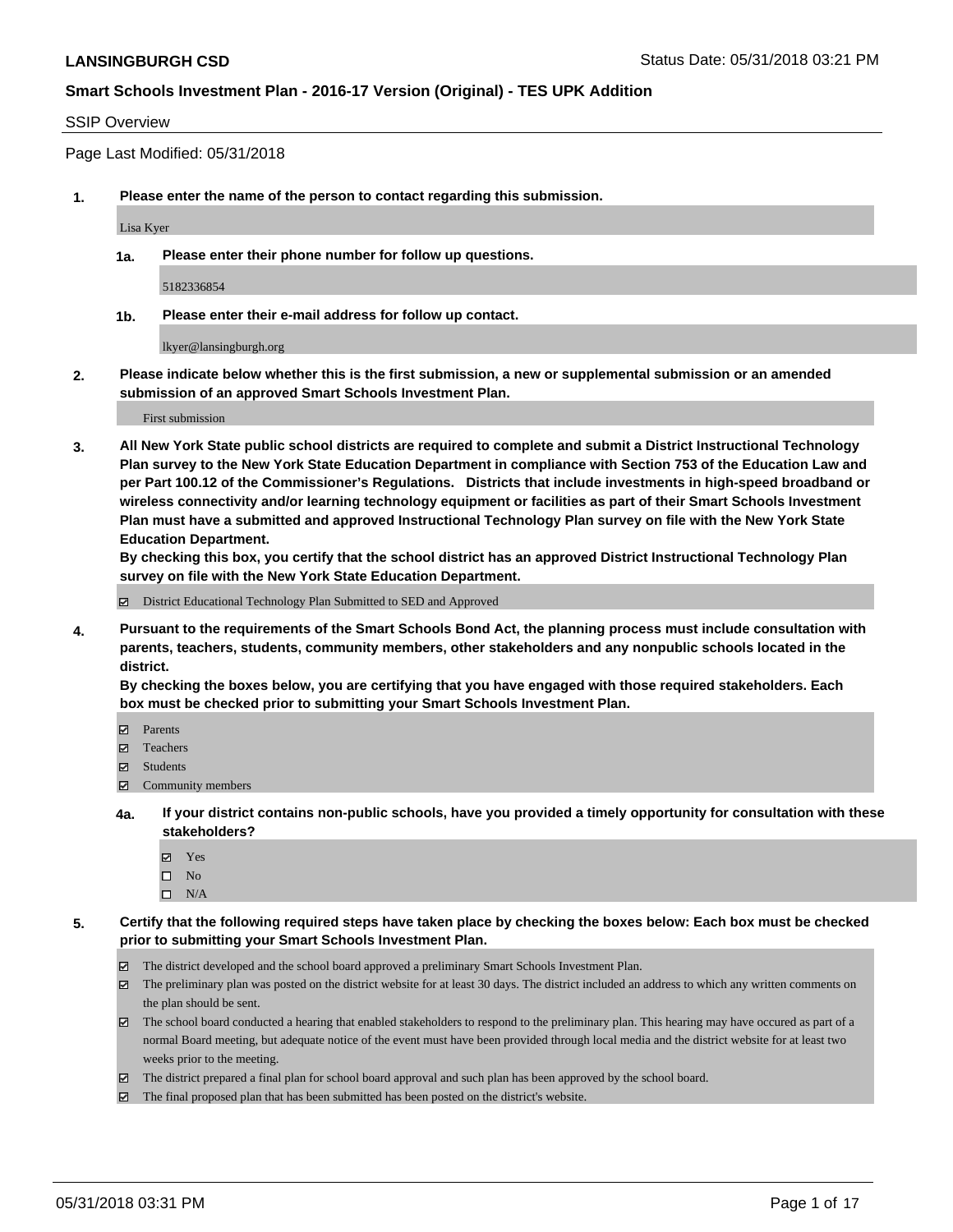#### SSIP Overview

Page Last Modified: 05/31/2018

**5a. Please upload the proposed Smart Schools Investment Plan (SSIP) that was posted on the district's website, along with any supporting materials. Note that this should be different than your recently submitted Educational Technology Survey. The Final SSIP, as approved by the School Board, should also be posted on the website and remain there during the course of the projects contained therein.**

TES Construction Project.pptx

**5b. Enter the webpage address where the final Smart Schools Investment Plan is posted. The Plan should remain posted for the life of the included projects.**

https://www.lansingburgh.org/site/Default.aspx?PageID=2516

**6. Please enter an estimate of the total number of students and staff that will benefit from this Smart Schools Investment Plan based on the cumulative projects submitted to date.**

625

**7. An LEA/School District may partner with one or more other LEA/School Districts to form a consortium to pool Smart Schools Bond Act funds for a project that meets all other Smart School Bond Act requirements. Each school district participating in the consortium will need to file an approved Smart Schools Investment Plan for the project and submit a signed Memorandum of Understanding that sets forth the details of the consortium including the roles of each respective district.**

 $\Box$  The district plans to participate in a consortium to partner with other school district(s) to implement a Smart Schools project.

**8. Please enter the name and 6-digit SED Code for each LEA/School District participating in the Consortium.**

| <b>Partner LEA/District</b> | <b>ISED BEDS Code</b> |
|-----------------------------|-----------------------|
| (No Response)               | (No Response)         |

#### **9. Please upload a signed Memorandum of Understanding with all of the participating Consortium partners.**

(No Response)

**10. Your district's Smart Schools Bond Act Allocation is:**

\$2,263,155

**11.** Enter the budget sub-allocations by category that you are submitting for approval at this time. If you are not budgeting SSBA funds for a category, please enter 0 (zero.) If the value entered is \$0, you will not be required to complete that survey question.

|                                              | Sub-<br>Allocations |
|----------------------------------------------|---------------------|
| <b>School Connectivity</b>                   | $\mathbf 0$         |
| <b>Connectivity Projects for Communities</b> | $\Omega$            |
| Classroom Technology                         | $\overline{0}$      |
| Pre-Kindergarten Classrooms                  | 2,263,155           |
| Replace Transportable Classrooms             | 0                   |
| <b>High-Tech Security Features</b>           | $\overline{0}$      |
| Totals:                                      | 2,263,155           |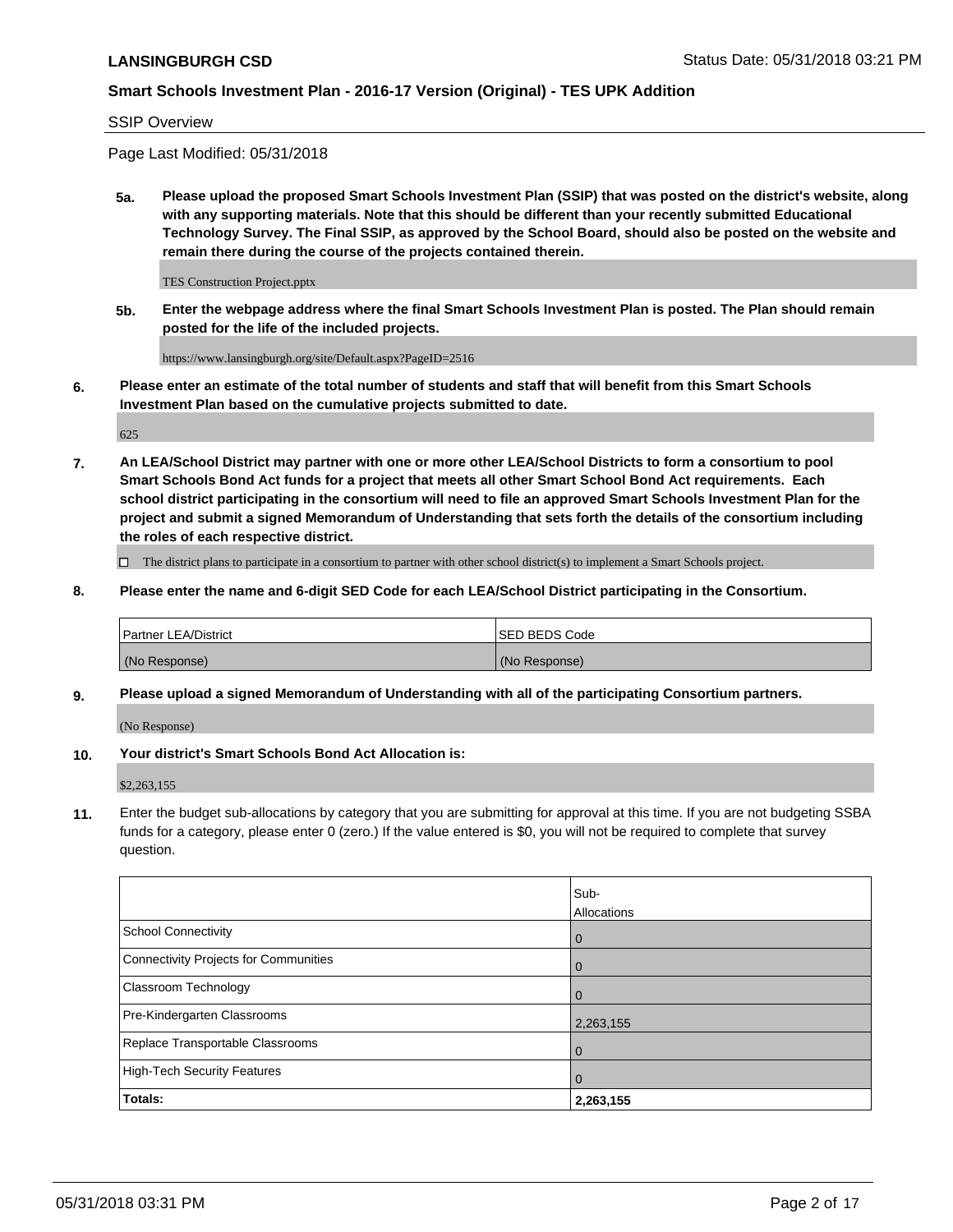#### School Connectivity

Page Last Modified: 05/31/2018

- **1. In order for students and faculty to receive the maximum benefit from the technology made available under the Smart Schools Bond Act, their school buildings must possess sufficient connectivity infrastructure to ensure that devices can be used during the school day. Smart Schools Investment Plans must demonstrate that:**
	- **• sufficient infrastructure that meets the Federal Communications Commission's 100 Mbps per 1,000 students standard currently exists in the buildings where new devices will be deployed, or**
	- **• is a planned use of a portion of Smart Schools Bond Act funds, or**
	- **• is under development through another funding source.**

**Smart Schools Bond Act funds used for technology infrastructure or classroom technology investments must increase the number of school buildings that meet or exceed the minimum speed standard of 100 Mbps per 1,000 students and staff within 12 months. This standard may be met on either a contracted 24/7 firm service or a "burstable" capability. If the standard is met under the burstable criteria, it must be:**

**1. Specifically codified in a service contract with a provider, and**

**2. Guaranteed to be available to all students and devices as needed, particularly during periods of high demand, such as computer-based testing (CBT) periods.**

**Please describe how your district already meets or is planning to meet this standard within 12 months of plan submission.**

(No Response)

- **1a. If a district believes that it will be impossible to meet this standard within 12 months, it may apply for a waiver of this requirement, as described on the Smart Schools website. The waiver must be filed and approved by SED prior to submitting this survey.**
	- By checking this box, you are certifying that the school district has an approved waiver of this requirement on file with the New York State Education Department.
- **2.** Connectivity Speed Calculator **(Required)**

|                         | l Number of<br><b>Students</b> | Multiply by<br>100 Kbps | Divide by 1000 Current Speed<br>to Convert to<br>Required<br>l Speed in Mb | lin Mb           | Expected<br>Speed to be<br>Attained Within Required<br>12 Months | <b>Expected Date</b><br><b>When</b><br>Speed Will be<br>l Met |
|-------------------------|--------------------------------|-------------------------|----------------------------------------------------------------------------|------------------|------------------------------------------------------------------|---------------------------------------------------------------|
| <b>Calculated Speed</b> | (No<br>Response)               | (No Response)           | (No<br>Response)                                                           | (No<br>Response) | (No<br>Response)                                                 | l (No<br>Response)                                            |

**3. Describe how you intend to use Smart Schools Bond Act funds for high-speed broadband and/or wireless connectivity projects in school buildings.**

(No Response)

**4. Describe the linkage between the district's District Instructional Technology Plan and the proposed projects. (There should be a link between your response to this question and your response to Question 1 in Part E. Curriculum and Instruction "What are the district's plans to use digital connectivity and technology to improve teaching and learning?)**

(No Response)

**5. If the district wishes to have students and staff access the Internet from wireless devices within the school building, or in close proximity to it, it must first ensure that it has a robust Wi-Fi network in place that has sufficient bandwidth to meet user demand.**

**Please describe how you have quantified this demand and how you plan to meet this demand.**

(No Response)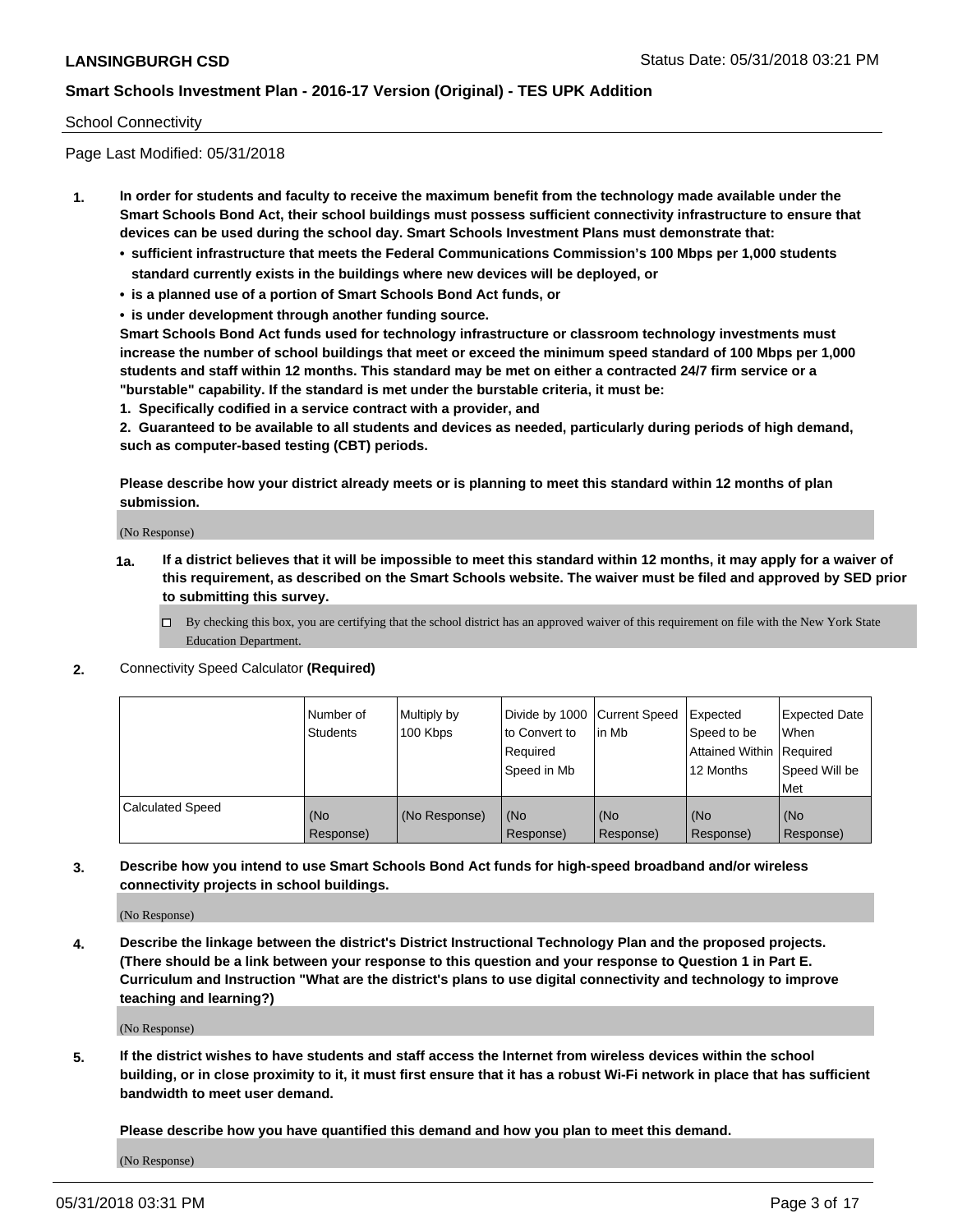#### School Connectivity

Page Last Modified: 05/31/2018

**6. As indicated on Page 5 of the guidance, the Office of Facilities Planning will have to conduct a preliminary review of all capital projects, including connectivity projects.**

**Please indicate on a separate row each project number given to you by the Office of Facilities Planning.**

| Project Number |  |
|----------------|--|
| (No Response)  |  |

**7. Certain high-tech security and connectivity infrastructure projects may be eligible for an expedited review process as determined by the Office of Facilities Planning.**

#### **Was your project deemed eligible for streamlined review?**

(No Response)

#### **8. Include the name and license number of the architect or engineer of record.**

| Name          | l License Number |
|---------------|------------------|
| (No Response) | (No Response)    |

**9.** If you are submitting an allocation for **School Connectivity** complete this table.

**Note that the calculated Total at the bottom of the table must equal the Total allocation for this category that you entered in the SSIP Overview overall budget.** 

|                                            | Sub-          |
|--------------------------------------------|---------------|
|                                            | Allocation    |
| Network/Access Costs                       | (No Response) |
| Outside Plant Costs                        | (No Response) |
| School Internal Connections and Components | (No Response) |
| Professional Services                      | (No Response) |
| Testing                                    | (No Response) |
| <b>Other Upfront Costs</b>                 | (No Response) |
| <b>Other Costs</b>                         | (No Response) |
| Totals:                                    | 0             |

**10. Please detail the type, quantity, per unit cost and total cost of the eligible items under each sub-category. This is especially important for any expenditures listed under the "Other" category. All expenditures must be eligible for tax-exempt financing to be reimbursed through the SSBA. Sufficient detail must be provided so that we can verify this is the case. If you have any questions, please contact us directly through smartschools@nysed.gov. NOTE: Wireless Access Points should be included in this category, not under Classroom Educational Technology, except those that will be loaned/purchased for nonpublic schools.**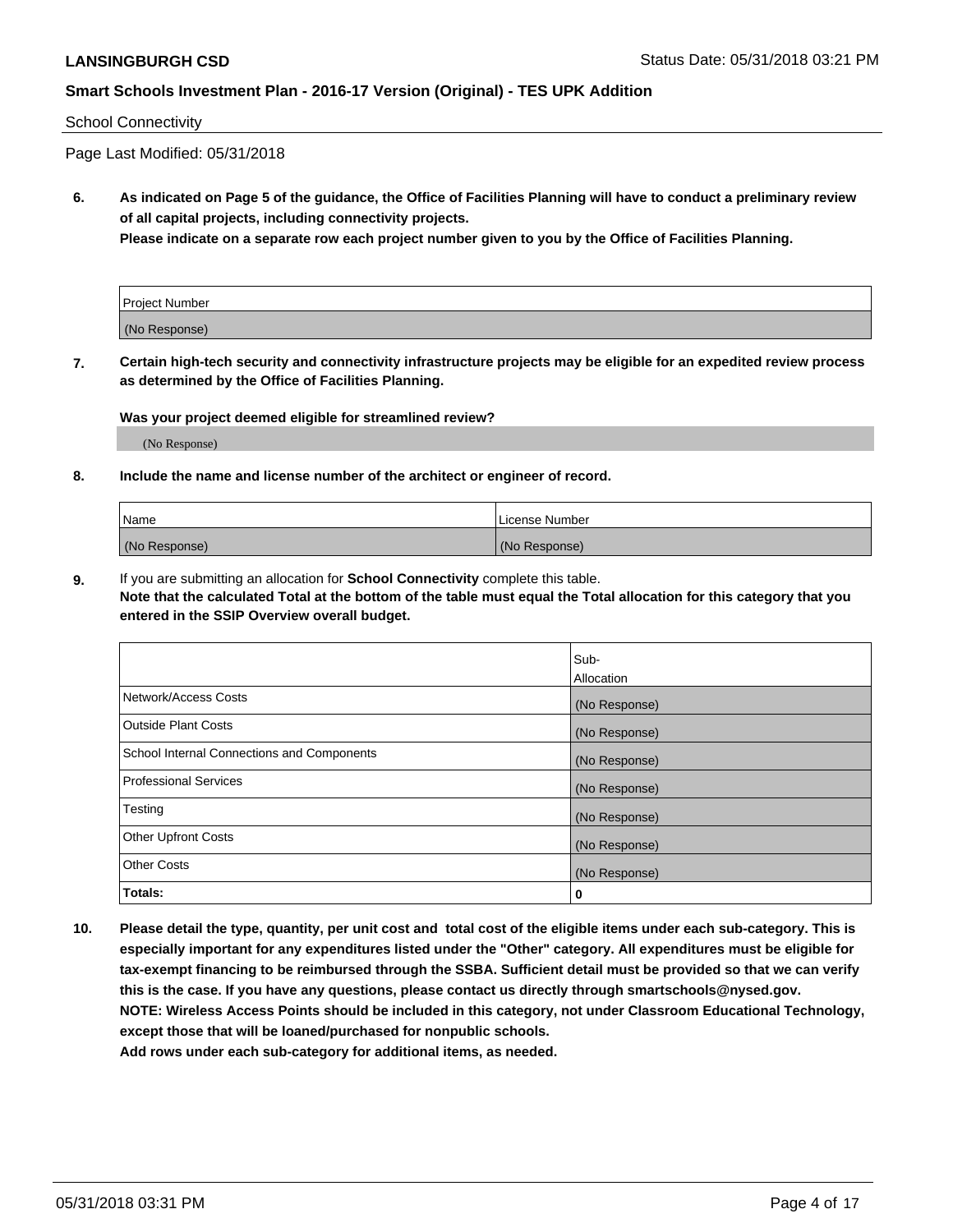School Connectivity

Page Last Modified: 05/31/2018

| Select the allowable expenditure | Item to be purchased | Quantity      | Cost per Item | <b>Total Cost</b> |
|----------------------------------|----------------------|---------------|---------------|-------------------|
| type.                            |                      |               |               |                   |
| Repeat to add another item under |                      |               |               |                   |
| each type.                       |                      |               |               |                   |
| (No Response)                    | (No Response)        | (No Response) | (No Response) | (No Response)     |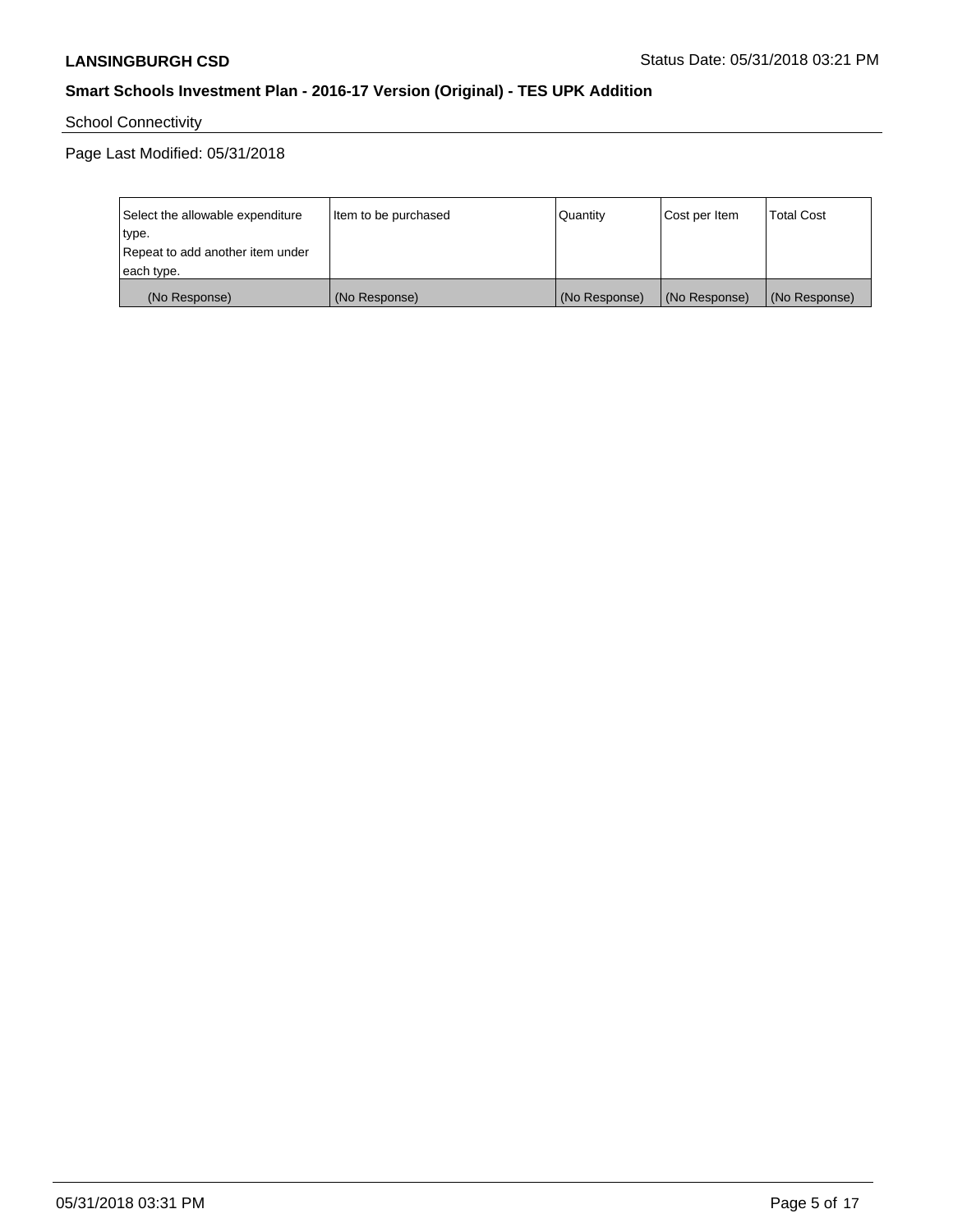Community Connectivity (Broadband and Wireless)

Page Last Modified: 05/17/2018

**1. Describe how you intend to use Smart Schools Bond Act funds for high-speed broadband and/or wireless connectivity projects in the community.**

(No Response)

**2. Please describe how the proposed project(s) will promote student achievement and increase student and/or staff access to the Internet in a manner that enhances student learning and/or instruction outside of the school day and/or school building.**

(No Response)

**3. Community connectivity projects must comply with all the necessary local building codes and regulations (building and related permits are not required prior to plan submission).**

 $\Box$  I certify that we will comply with all the necessary local building codes and regulations.

**4. Please describe the physical location of the proposed investment.**

(No Response)

**5. Please provide the initial list of partners participating in the Community Connectivity Broadband Project, along with their Federal Tax Identification (Employer Identification) number.**

| <b>Project Partners</b> | Federal ID#   |
|-------------------------|---------------|
| (No Response)           | (No Response) |

**6.** If you are submitting an allocation for **Community Connectivity**, complete this table. **Note that the calculated Total at the bottom of the table must equal the Total allocation for this category that you entered in the SSIP Overview overall budget.**

|                                    | Sub-Allocation |
|------------------------------------|----------------|
| Network/Access Costs               | (No Response)  |
| Outside Plant Costs                | (No Response)  |
| <b>Tower Costs</b>                 | (No Response)  |
| <b>Customer Premises Equipment</b> | (No Response)  |
| <b>Professional Services</b>       | (No Response)  |
| Testing                            | (No Response)  |
| <b>Other Upfront Costs</b>         | (No Response)  |
| <b>Other Costs</b>                 | (No Response)  |
| Totals:                            | 0              |

**7. Please detail the type, quantity, per unit cost and total cost of the eligible items under each sub-category. This is especially important for any expenditures listed under the "Other" category. All expenditures must be capital-bond eligible to be reimbursed through the SSBA. If you have any questions, please contact us directly through smartschools@nysed.gov.**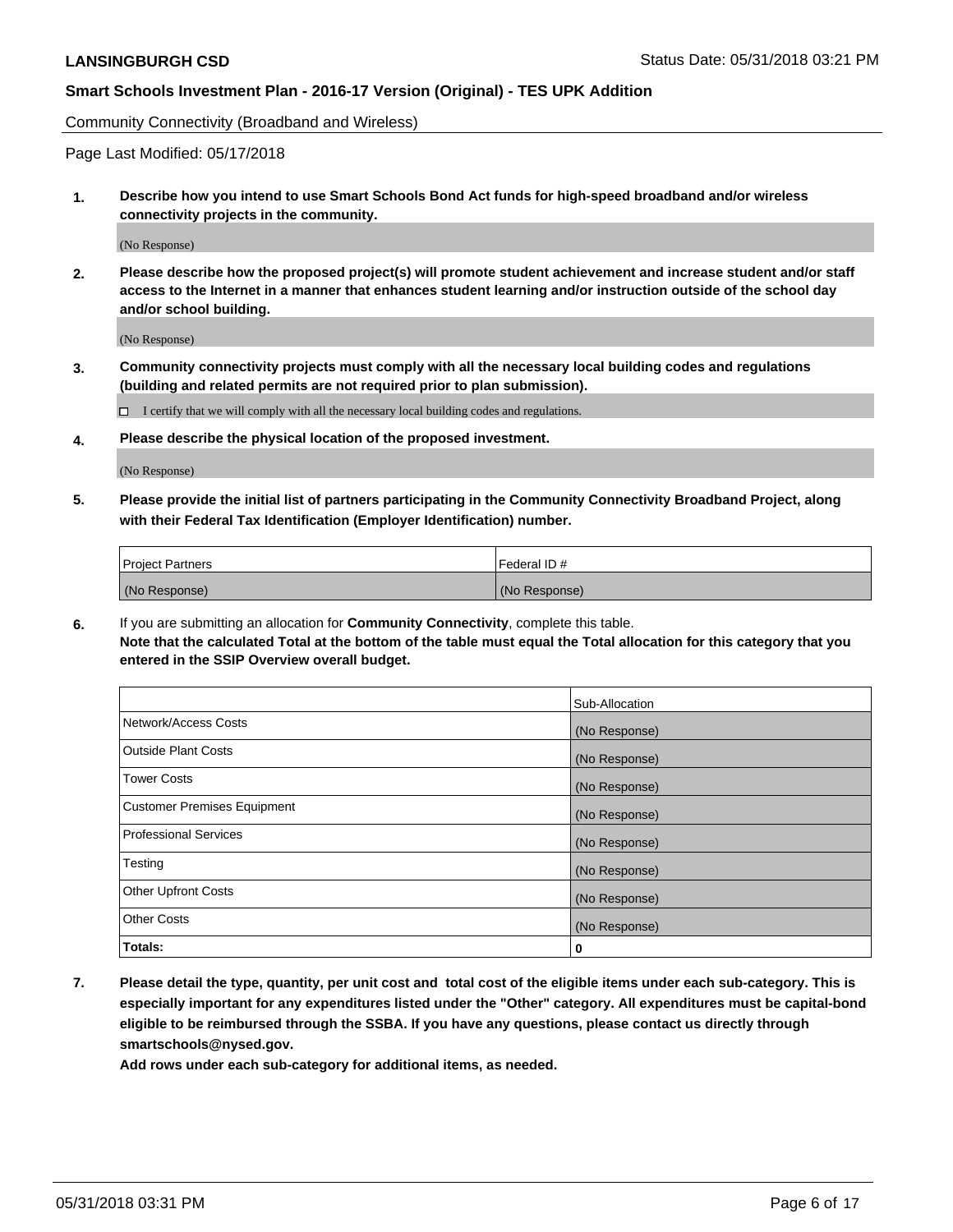Community Connectivity (Broadband and Wireless)

Page Last Modified: 05/17/2018

| Select the allowable expenditure<br>type.<br>Repeat to add another item under<br>each type. | Item to be purchased | Quantity      | Cost per Item | <b>Total Cost</b> |
|---------------------------------------------------------------------------------------------|----------------------|---------------|---------------|-------------------|
| (No Response)                                                                               | (No Response)        | (No Response) | (No Response) | (No Response)     |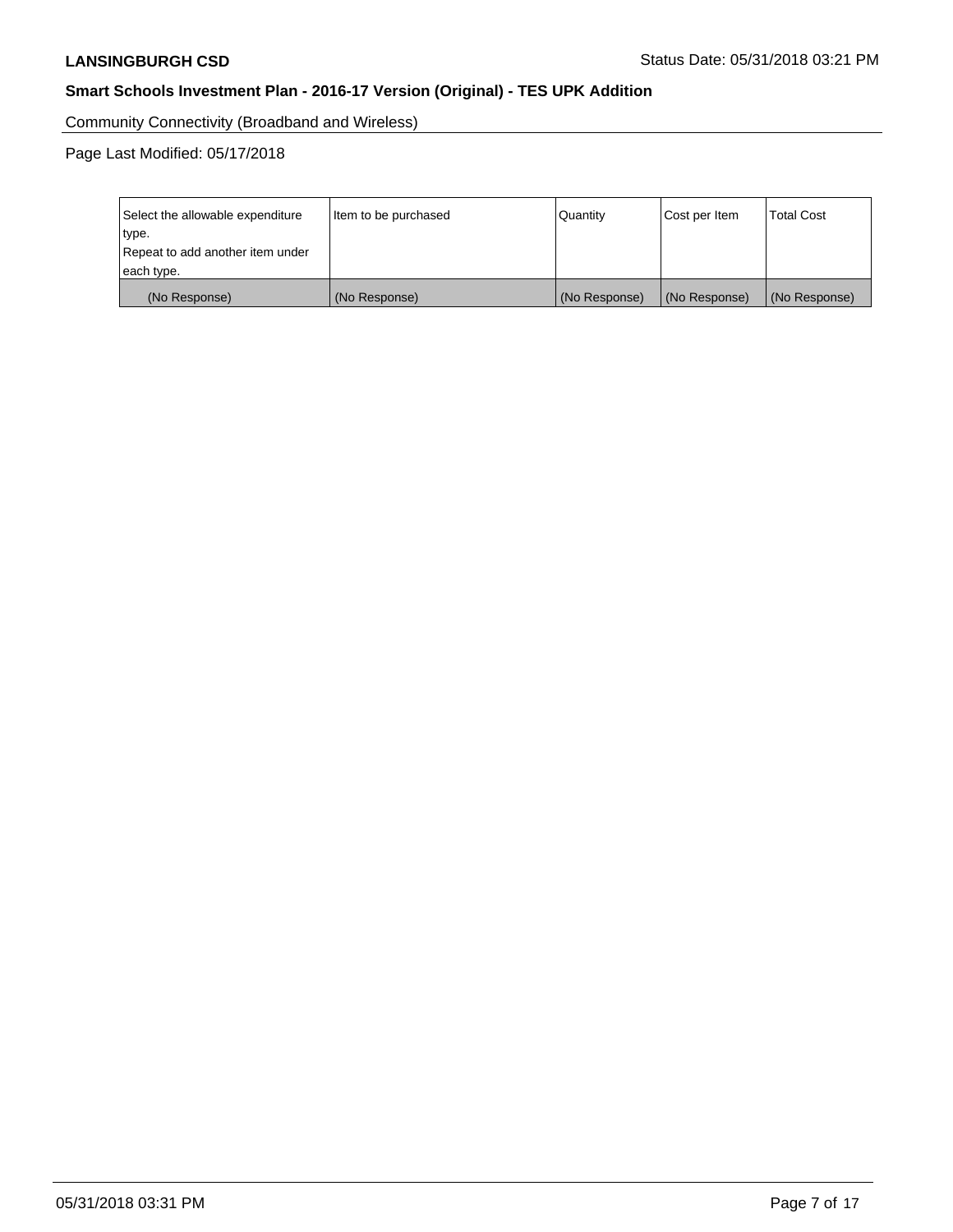#### Classroom Learning Technology

Page Last Modified: 05/17/2018

**1. In order for students and faculty to receive the maximum benefit from the technology made available under the Smart Schools Bond Act, their school buildings must possess sufficient connectivity infrastructure to ensure that devices can be used during the school day. Smart Schools Investment Plans must demonstrate that sufficient infrastructure that meets the Federal Communications Commission's 100 Mbps per 1,000 students standard currently exists in the buildings where new devices will be deployed, or is a planned use of a portion of Smart Schools Bond Act funds, or is under development through another funding source.**

**Smart Schools Bond Act funds used for technology infrastructure or classroom technology investments must increase the number of school buildings that meet or exceed the minimum speed standard of 100 Mbps per 1,000 students and staff within 12 months. This standard may be met on either a contracted 24/7 firm service or a "burstable" capability. If the standard is met under the burstable criteria, it must be:**

**1. Specifically codified in a service contract with a provider, and**

**2. Guaranteed to be available to all students and devices as needed, particularly during periods of high demand, such as computer-based testing (CBT) periods.**

**Please describe how your district already meets or is planning to meet this standard within 12 months of plan submission.**

(No Response)

- **1a. If a district believes that it will be impossible to meet this standard within 12 months, it may apply for a waiver of this requirement, as described on the Smart Schools website. The waiver must be filed and approved by SED prior to submitting this survey.**
	- By checking this box, you are certifying that the school district has an approved waiver of this requirement on file with the New York State Education Department.
- **2.** Connectivity Speed Calculator **(Required)**

|                         | Number of<br><b>Students</b> | Multiply by<br>100 Kbps | Divide by 1000 Current Speed<br>to Convert to<br>Required<br>Speed in Mb | l in Mb          | Expected<br>Speed to be<br>Attained Within Required<br>12 Months | Expected Date<br>When<br>Speed Will be<br>Met |
|-------------------------|------------------------------|-------------------------|--------------------------------------------------------------------------|------------------|------------------------------------------------------------------|-----------------------------------------------|
| <b>Calculated Speed</b> | (No<br>Response)             | (No Response)           | (No<br>Response)                                                         | (No<br>Response) | (No<br>Response)                                                 | (No<br>Response)                              |

**3. If the district wishes to have students and staff access the Internet from wireless devices within the school building, or in close proximity to it, it must first ensure that it has a robust Wi-Fi network in place that has sufficient bandwidth to meet user demand.**

**Please describe how you have quantified this demand and how you plan to meet this demand.**

(No Response)

**4. All New York State public school districts are required to complete and submit an Instructional Technology Plan survey to the New York State Education Department in compliance with Section 753 of the Education Law and per Part 100.12 of the Commissioner's Regulations.**

**Districts that include educational technology purchases as part of their Smart Schools Investment Plan must have a submitted and approved Instructional Technology Plan survey on file with the New York State Education Department.**

- By checking this box, you are certifying that the school district has an approved Instructional Technology Plan survey on file with the New York State Education Department.
- **5. Describe the devices you intend to purchase and their compatibility with existing or planned platforms or systems. Specifically address the adequacy of each facility's electrical, HVAC and other infrastructure necessary to install and support the operation of the planned technology.**

(No Response)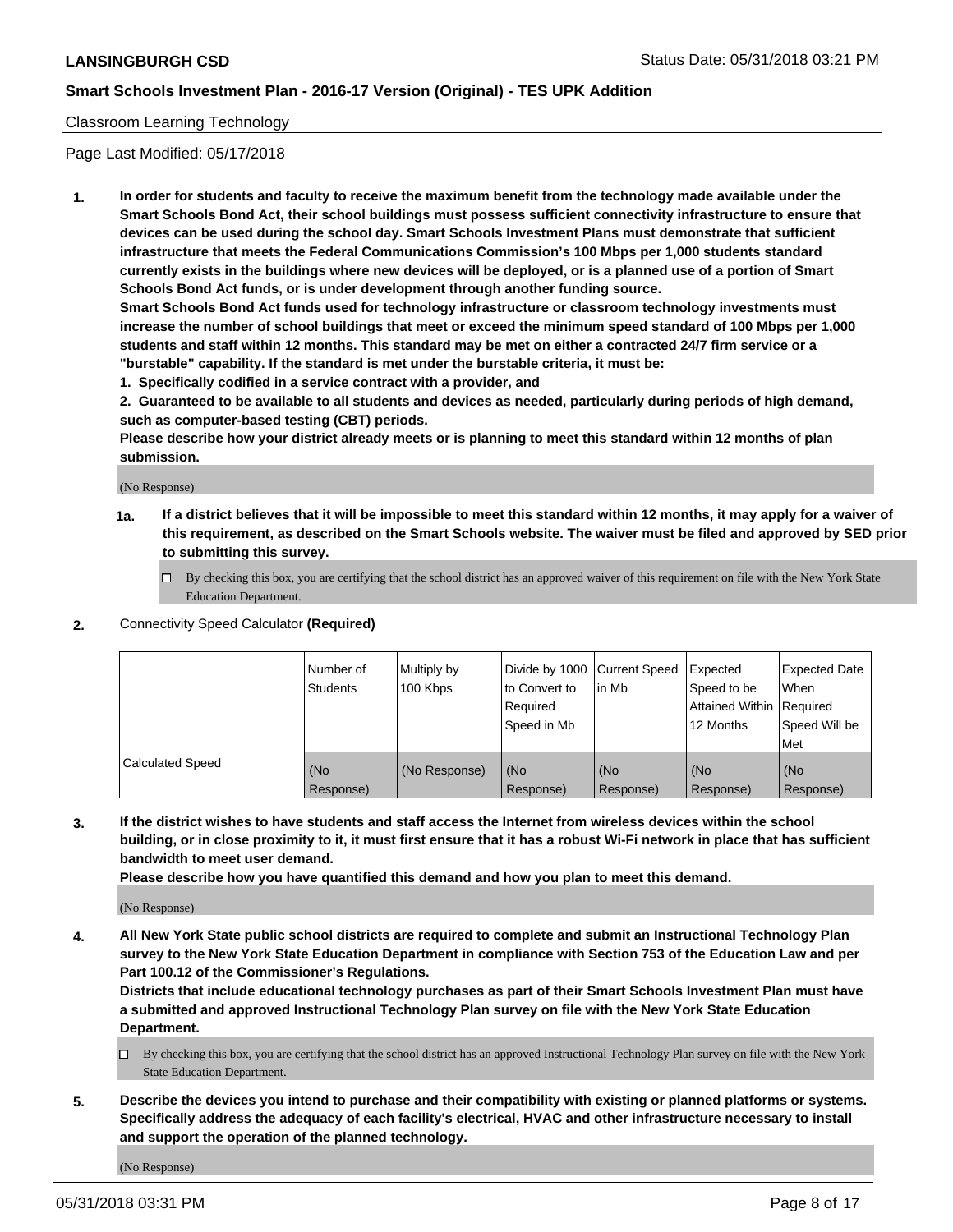#### Classroom Learning Technology

Page Last Modified: 05/17/2018

- **6. Describe how the proposed technology purchases will:**
	- **> enhance differentiated instruction;**
	- **> expand student learning inside and outside the classroom;**
	- **> benefit students with disabilities and English language learners; and**
	- **> contribute to the reduction of other learning gaps that have been identified within the district.**

**The expectation is that districts will place a priority on addressing the needs of students who struggle to succeed in a rigorous curriculum. Responses in this section should specifically address this concern and align with the district's Instructional Technology Plan (in particular Question 2 of E. Curriculum and Instruction: "Does the district's instructional technology plan address the needs of students with disabilities to ensure equitable access to instruction, materials and assessments?" and Question 3 of the same section: "Does the district's instructional technology plan address the provision of assistive technology specifically for students with disabilities to ensure access to and participation in the general curriculum?"**

(No Response)

**7. Where appropriate, describe how the proposed technology purchases will enhance ongoing communication with parents and other stakeholders and help the district facilitate technology-based regional partnerships, including distance learning and other efforts.**

(No Response)

**8. Describe the district's plan to provide professional development to ensure that administrators, teachers and staff can employ the technology purchased to enhance instruction successfully.**

**Note: This response should be aligned and expanded upon in accordance with your district's response to Question 1 of F. Professional Development of your Instructional Technology Plan: "Please provide a summary of professional development offered to teachers and staff, for the time period covered by this plan, to support technology to enhance teaching and learning. Please include topics, audience and method of delivery within your summary."**

(No Response)

- **9. Districts must contact the SUNY/CUNY teacher preparation program that supplies the largest number of the district's new teachers to request advice on innovative uses and best practices at the intersection of pedagogy and educational technology.**
	- By checking this box, you certify that you have contacted the SUNY/CUNY teacher preparation program that supplies the largest number of your new teachers to request advice on these issues.
	- **9a. Please enter the name of the SUNY or CUNY Institution that you contacted.**

(No Response)

**9b. Enter the primary Institution phone number.**

(No Response)

**9c. Enter the name of the contact person with whom you consulted and/or will be collaborating with on innovative uses of technology and best practices.**

(No Response)

**10. A district whose Smart Schools Investment Plan proposes the purchase of technology devices and other hardware must account for nonpublic schools in the district.**

**Are there nonpublic schools within your school district?**

 $\Box$ Yes

 $\square$  No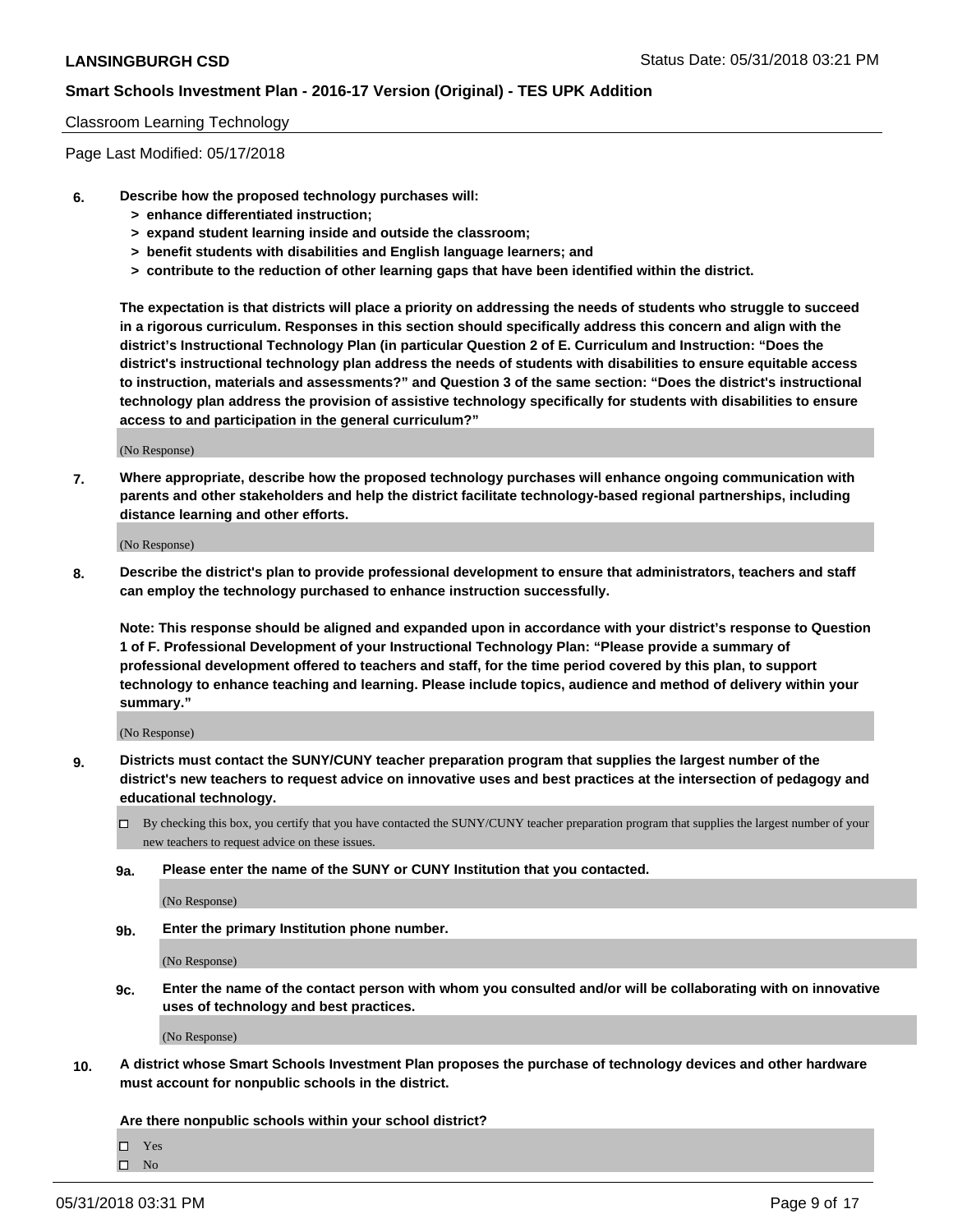Classroom Learning Technology

Page Last Modified: 05/17/2018

#### **11.** Nonpublic Classroom Technology Loan Calculator

The Smart Schools Bond Act provides that any Classroom Learning Technology purchases made using Smart Schools funds shall be lent, upon request, to nonpublic schools in the district. However, no school district shall be required to loan technology in amounts greater than the total obtained and spent on technology pursuant to the Smart Schools Bond Act and the value of such loan may not exceed the total of \$250 multiplied by the nonpublic school enrollment in the base year at the time of enactment.

See: http://www.p12.nysed.gov/mgtserv/smart\_schools/docs/Smart\_Schools\_Bond\_Act\_Guidance\_04.27.15\_Final.pdf.

|                                       | 1. Classroom<br>Technology<br>Sub-allocation | l 2. Public<br>Enrollment<br>$(2014 - 15)$ | <sup>1</sup> 3. Nonpublic<br>Enrollment<br>(2014-15) | l 4. Sum of<br>Public and<br>l Nonpublic<br>Enrollment | l 5. Total Per<br>Pupil Sub-<br>l allocation                                                  | l 6. Total<br>Nonpublic Loan<br>Amount |
|---------------------------------------|----------------------------------------------|--------------------------------------------|------------------------------------------------------|--------------------------------------------------------|-----------------------------------------------------------------------------------------------|----------------------------------------|
| Calculated Nonpublic Loan<br>l Amount |                                              |                                            |                                                      |                                                        | (No Response)   (No Response)   (No Response)   (No Response)   (No Response)   (No Response) |                                        |

**12. To ensure the sustainability of technology purchases made with Smart Schools funds, districts must demonstrate a long-term plan to maintain and replace technology purchases supported by Smart Schools Bond Act funds. This sustainability plan shall demonstrate a district's capacity to support recurring costs of use that are ineligible for Smart Schools Bond Act funding such as device maintenance, technical support, Internet and wireless fees, maintenance of hotspots, staff professional development, building maintenance and the replacement of incidental items. Further, such a sustainability plan shall include a long-term plan for the replacement of purchased devices and equipment at the end of their useful life with other funding sources.**

 $\square$  By checking this box, you certify that the district has a sustainability plan as described above.

**13. Districts must ensure that devices purchased with Smart Schools Bond funds will be distributed, prepared for use, maintained and supported appropriately. Districts must maintain detailed device inventories in accordance with generally accepted accounting principles.**

By checking this box, you certify that the district has a distribution and inventory management plan and system in place.

**14.** If you are submitting an allocation for **Classroom Learning Technology** complete this table.

**Note that the calculated Total at the bottom of the table must equal the Total allocation for this category that you entered in the SSIP Overview overall budget.**

|                          | Sub-Allocation |
|--------------------------|----------------|
| Interactive Whiteboards  | (No Response)  |
| <b>Computer Servers</b>  | (No Response)  |
| <b>Desktop Computers</b> | (No Response)  |
| <b>Laptop Computers</b>  | (No Response)  |
| <b>Tablet Computers</b>  | (No Response)  |
| <b>Other Costs</b>       | (No Response)  |
| Totals:                  | 0              |

**15. Please detail the type, quantity, per unit cost and total cost of the eligible items under each sub-category. This is especially important for any expenditures listed under the "Other" category. All expenditures must be capital-bond eligible to be reimbursed through the SSBA. If you have any questions, please contact us directly through smartschools@nysed.gov.**

**Please specify in the "Item to be Purchased" field which specific expenditures and items are planned to meet the district's nonpublic loan requirement, if applicable.**

**NOTE: Wireless Access Points that will be loaned/purchased for nonpublic schools should ONLY be included in this category, not under School Connectivity, where public school districts would list them.**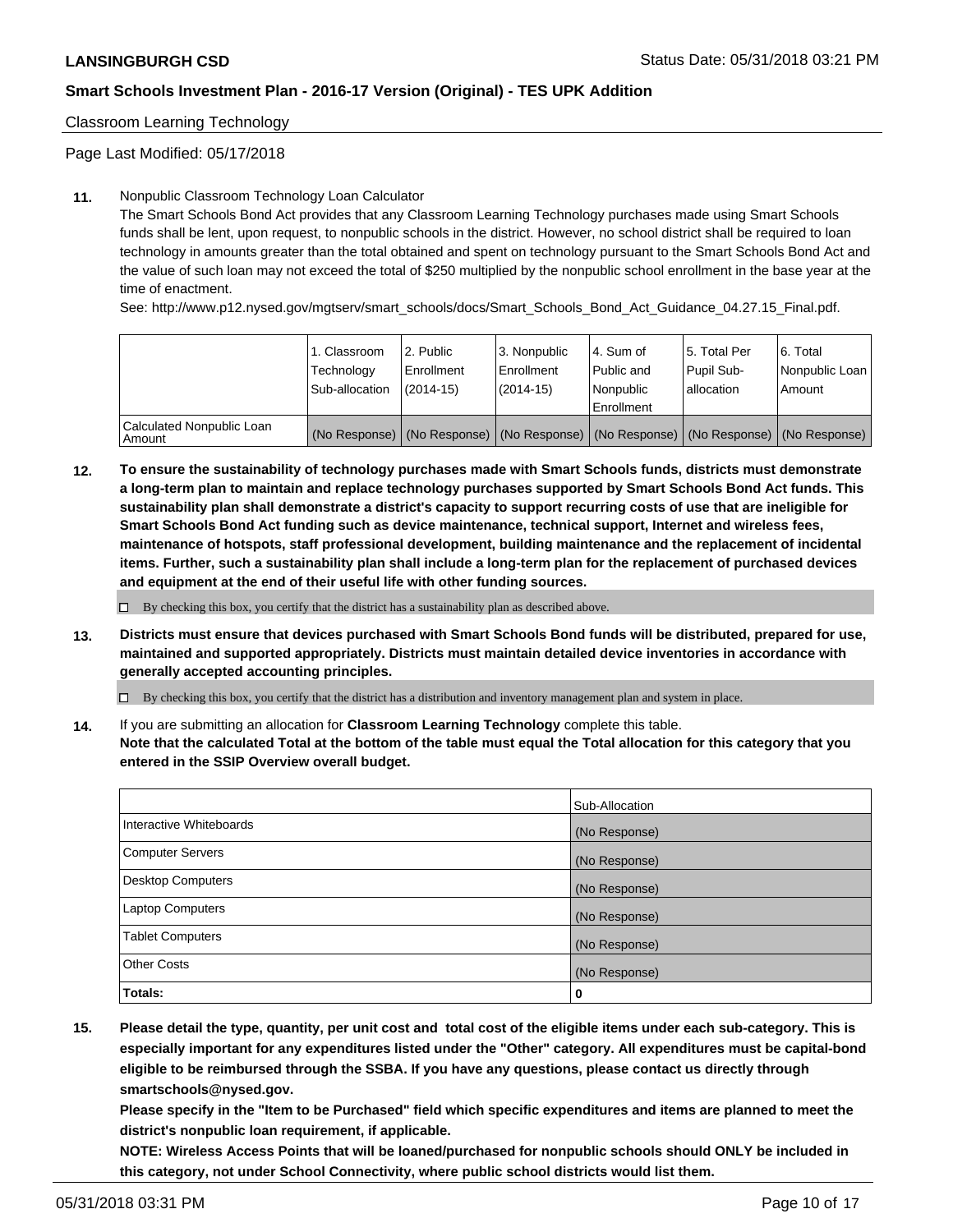Classroom Learning Technology

Page Last Modified: 05/17/2018

| (No Response)                    | (No Response)          | (No Response) | (No Response) | (No Response)     |
|----------------------------------|------------------------|---------------|---------------|-------------------|
| each type.                       |                        |               |               |                   |
| Repeat to add another item under |                        |               |               |                   |
| type.                            |                        |               |               |                   |
| Select the allowable expenditure | I Item to be Purchased | Quantity      | Cost per Item | <b>Total Cost</b> |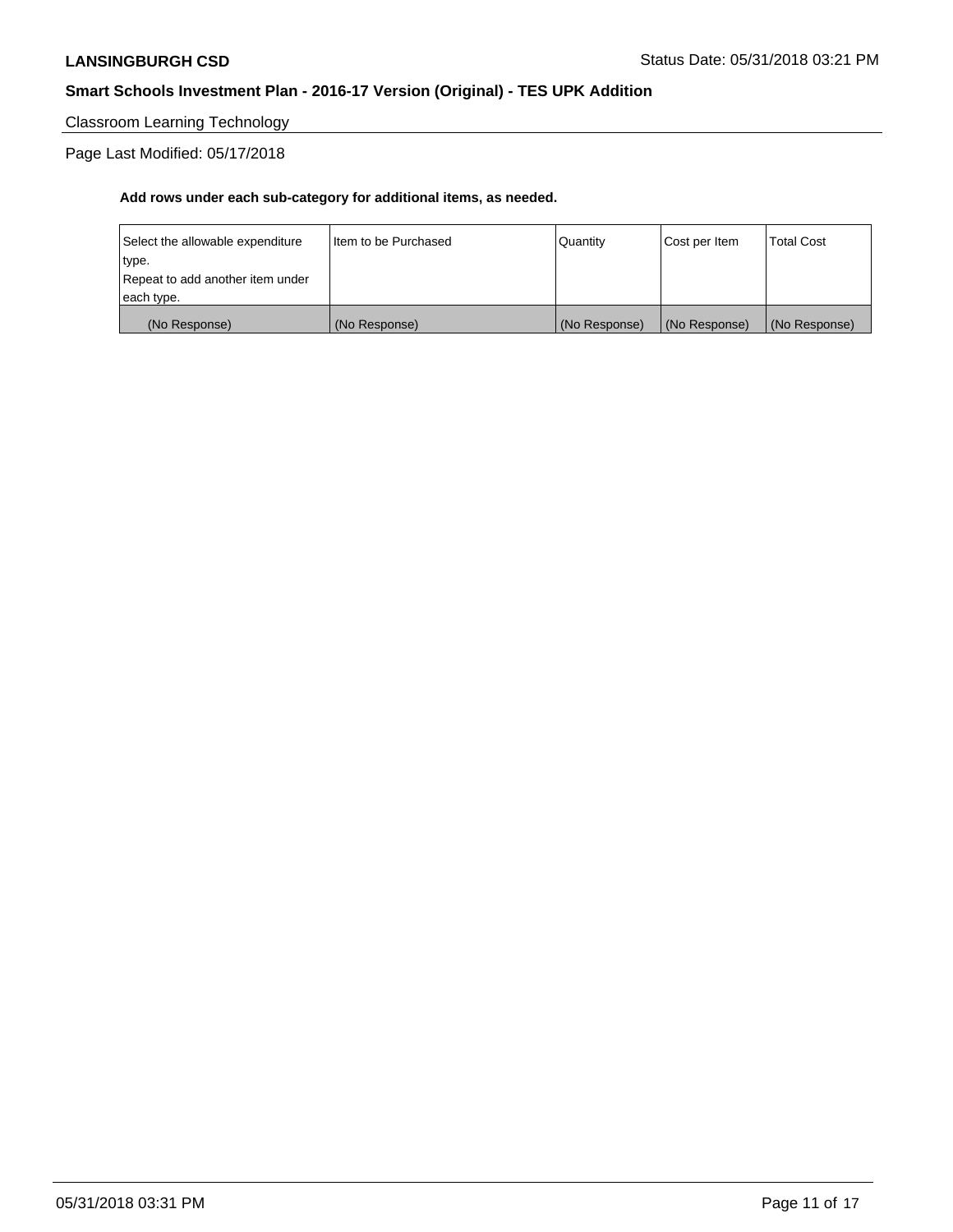#### Pre-Kindergarten Classrooms

Page Last Modified: 05/31/2018

#### **1. Provide information regarding how and where the district is currently serving pre-kindergarten students and justify the need for additional space with enrollment projections over 3 years.**

Currently the District is serving Pre-K students both in-house at Turnpike Elementary (TES) School and off site with CEO. There are five classes at TES and 3 at CEO. All eight will be housed at TES once the construction is complete. In bringing in the current five classrooms, the District needed to reconfigure two elementary schools to make space. We have displaced current classrooms to house Pre-K and eight new classrooms are needed to support our expected capacity.

#### PROJECTION **WORKSHEET**

|                             | Actual    | Actual    | Estimated | Estimated | Estimated | Estimated | Estimated |
|-----------------------------|-----------|-----------|-----------|-----------|-----------|-----------|-----------|
| <b>GRADE</b>                | $14 - 15$ | $15 - 16$ | $16-17$   | $17 - 18$ | 18-19     | 19-20     | $20 - 21$ |
|                             |           |           |           |           |           |           |           |
| Pre-K                       | 92        | 90        | $90\,$    | $90\,$    | 144       | 144       | 144       |
| $\mathbf K$                 | 180       | 175       | 180       | 180       | $180\,$   | 180       | 180       |
| $\mathbf{1}$                | 176       | 181       | 179       | 185       | 183       | 182       | 183       |
| $\sqrt{2}$                  | 158       | 173       | 179       | 173       | 179       | 177       | 177       |
| $\ensuremath{\mathfrak{Z}}$ | 172       | 152       | 173       | 178       | 174       | 179       | 176       |
| $\overline{4}$              | 177       | 165       | 155       | 175       | 180       | 175       | $180\,$   |
| $\sqrt{5}$                  | 155       | 178       | 163       | 152       | 172       | 178       | 173       |
| $\sqrt{6}$                  | 171       | 159       | 178       | 162       | 152       | 172       | 179       |
| $\boldsymbol{7}$            | 158       | 172       | 162       | 178       | 162       | 151       | 173       |
| $\,$ 8 $\,$                 | 185       | 149       | 172       | 158       | 175       | 159       | 148       |
| $\boldsymbol{9}$            | 205       | 220       | 158       | 185       | 175       | 194       | 176       |
| $10\,$                      | 190       | 190       | 213       | 154       | 178       | 167       | 186       |
| 11                          | 157       | 168       | 162       | 184       | 131       | 154       | 144       |
| $12\,$                      | 157       | 150       | 165       | 157       | 176       | 127       | 148       |
|                             |           |           |           |           |           |           |           |
|                             |           |           |           |           |           |           |           |
| TOTAL                       | 2333      | 2322      | 2329      | 2311      | 2362      | 2338      | 2365      |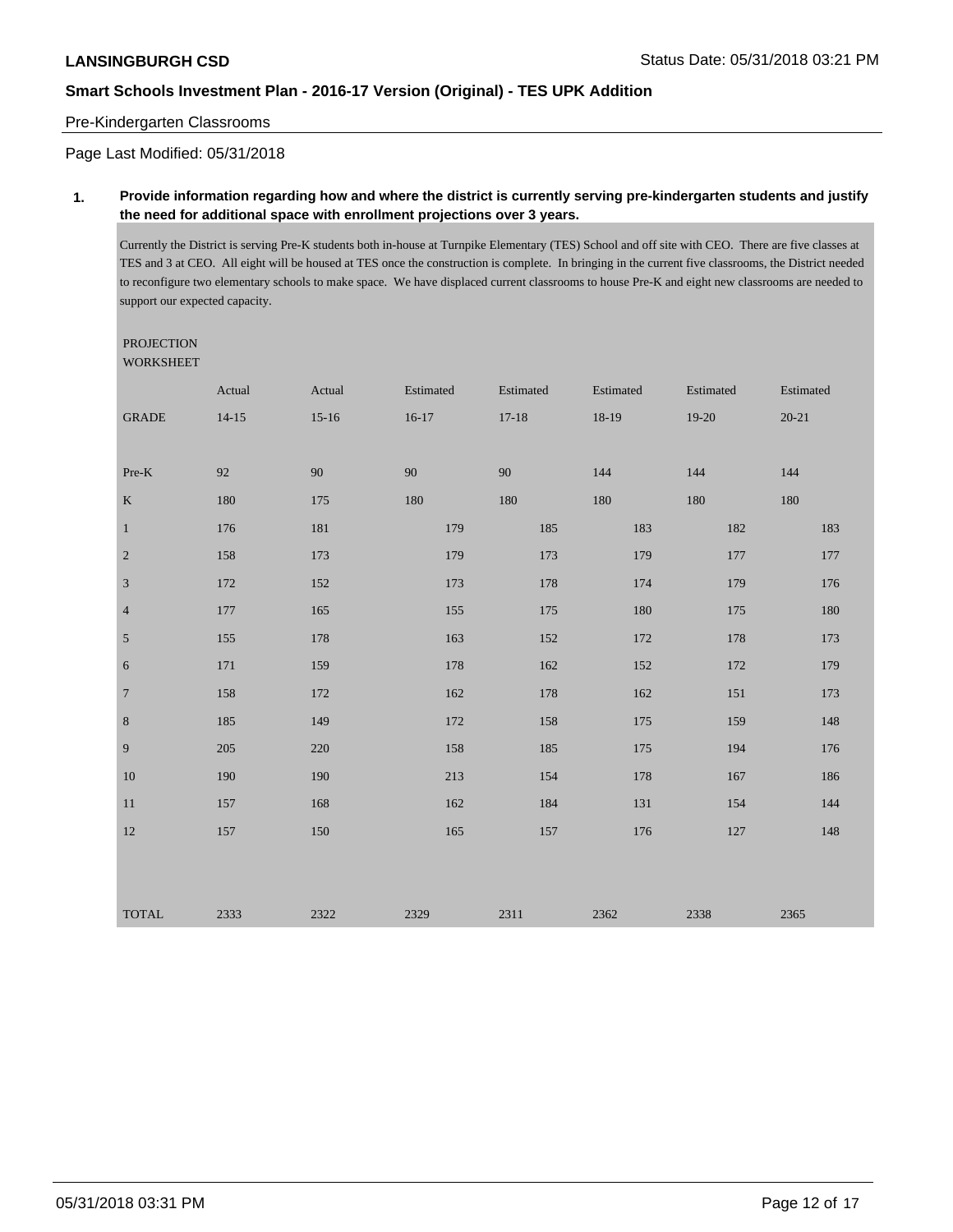#### Pre-Kindergarten Classrooms

Page Last Modified: 05/31/2018

- **2. Describe the district's plan to construct, enhance or modernize education facilities to accommodate prekindergarten programs. Such plans must include:**
	- **Specific descriptions of what the district intends to do to each space;**
	- **An affirmation that pre-kindergarten classrooms will contain a minimum of 900 square feet per classroom;**
	- **The number of classrooms involved;**
	- **The approximate construction costs per classroom; and**

**- Confirmation that the space is district-owned or has a long-term lease that exceeds the probable useful life of the improvements.**

In addition to additional gym and cafeteria space, the District is adding eight new classrooms for Pre-K. These classrooms will all contain a minimum of 900 square feet, and will be district-owned. Our Architects and Construction Managers have estimated the cost of these additions to be approximately \$2.5M. The entire cost of the additions and renovations being made is \$18.5M.

The smartbond funding will cover nearly all of the cost of the additional classrooms only. The remainder of the cost is being financed with building aid and other District funds.

**3. Smart Schools Bond Act funds may only be used for capital construction costs. Describe the type and amount of additional funds that will be required to support ineligible ongoing costs (e.g. instruction, supplies) associated with any additional pre-kindergarten classrooms that the district plans to add.**

The District will need to add to it's general fund budget; instructional materials, classroom supplies, custodial and maintenance costs and support service fees for the new students being added.

**4. All plans and specifications for the erection, repair, enlargement or remodeling of school buildings in any public school district in the State must be reviewed and approved by the Commissioner. Districts that plan capital projects using their Smart Schools Bond Act funds will undergo a Preliminary Review Process by the Office of Facilities Planning.**

**Please indicate on a separate row each project number given to you by the Office of Facilities Planning.**

| <b>Project Number</b> |  |
|-----------------------|--|
| 49060106-0015-012     |  |

**5.** If you have made an allocation for **Pre-Kindergarten Classrooms,** complete this table.

**Note that the calculated Total at the bottom of the table must equal the Total allocation for this category that you entered in the SSIP Overview overall budget.**

|                                          | Sub-Allocation |
|------------------------------------------|----------------|
| Construct Pre-K Classrooms               | 1,867,758      |
| Enhance/Modernize Educational Facilities | (No Response)  |
| <b>Other Costs</b>                       | 395,397        |
| Totals:                                  | 2,263,155      |

**6. Please detail the type, quantity, per unit cost and total cost of the eligible items under each sub-category. This is especially important for any expenditures listed under the "Other" category. All expenditures must be capital-bond eligible to be reimbursed through the SSBA. If you have any questions, please contact us directly through smartschools@nysed.gov.**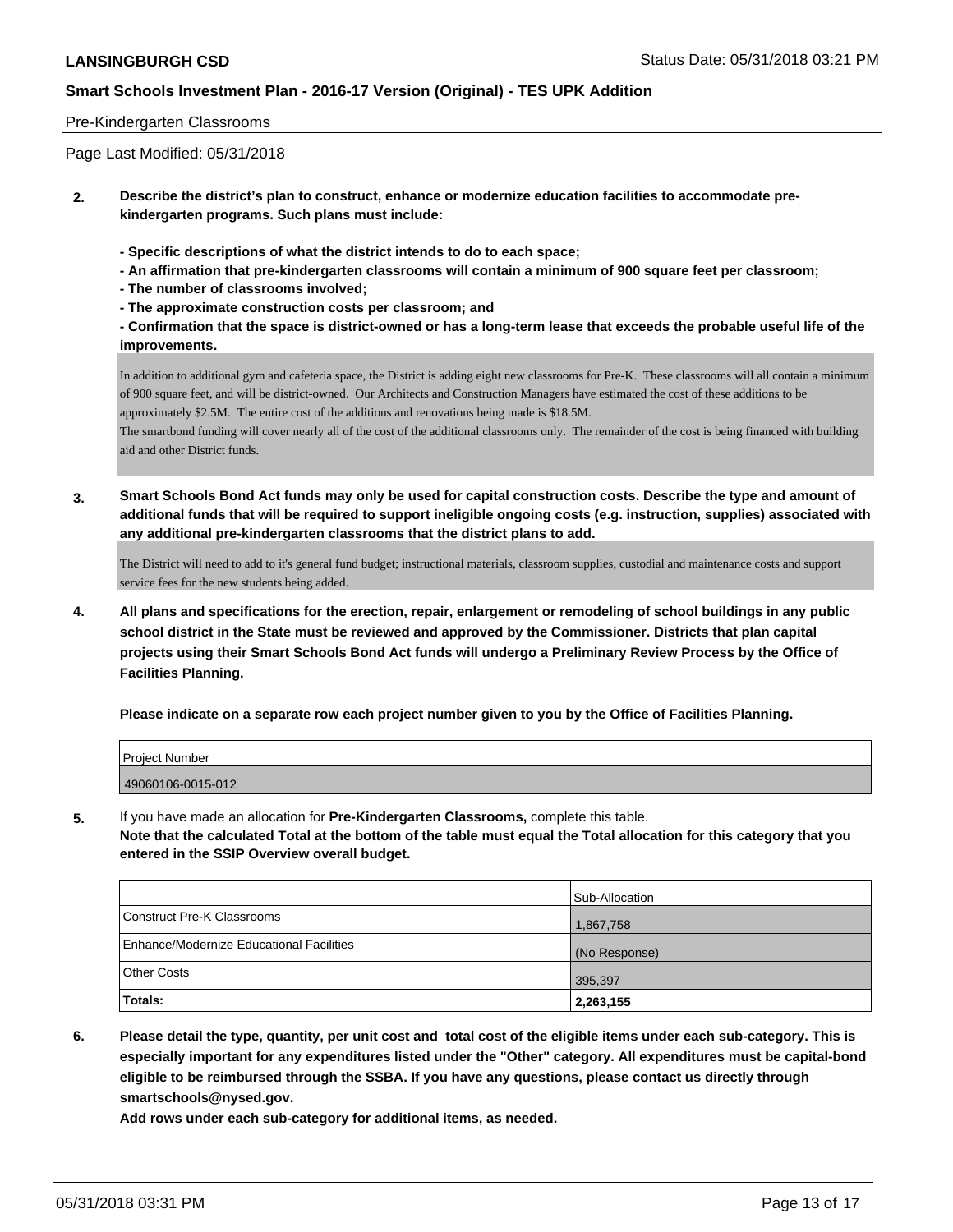# Pre-Kindergarten Classrooms

Page Last Modified: 05/31/2018

| Select the allowable expenditure  | Item to be purchased                            | Quantity | Cost per Item | <b>Total Cost</b> |
|-----------------------------------|-------------------------------------------------|----------|---------------|-------------------|
| type.                             |                                                 |          |               |                   |
| Repeat to add another item under  |                                                 |          |               |                   |
| each type.                        |                                                 |          |               |                   |
| <b>Construct Pre-K Classrooms</b> | <b>General Construction</b>                     | 1.00     | 1,126,276     | 1,126,276         |
| <b>Construct Pre-K Classrooms</b> | <b>HVAC</b>                                     | 1.00     | 471,959       | 471,959           |
| <b>Construct Pre-K Classrooms</b> | Electrical                                      | 1.00     | 188,864       | 188,864           |
| <b>Construct Pre-K Classrooms</b> | Plumbing                                        | 1.00     | 80,659        | 80,659            |
| <b>Other Costs</b>                | <b>Architect Engineer</b>                       | 1.00     | 140,454       | 140,454           |
| <b>Other Costs</b>                | <b>Construction Manager</b>                     | 1.00     | 137,530       | 137,530           |
| <b>Other Costs</b>                | <b>Project Incidentals</b>                      | 1.00     | 31,073        | 31,073            |
| <b>Other Costs</b>                | Utilities and Services, testing,<br>engineering | 1.00     | 86,340        | 86,340            |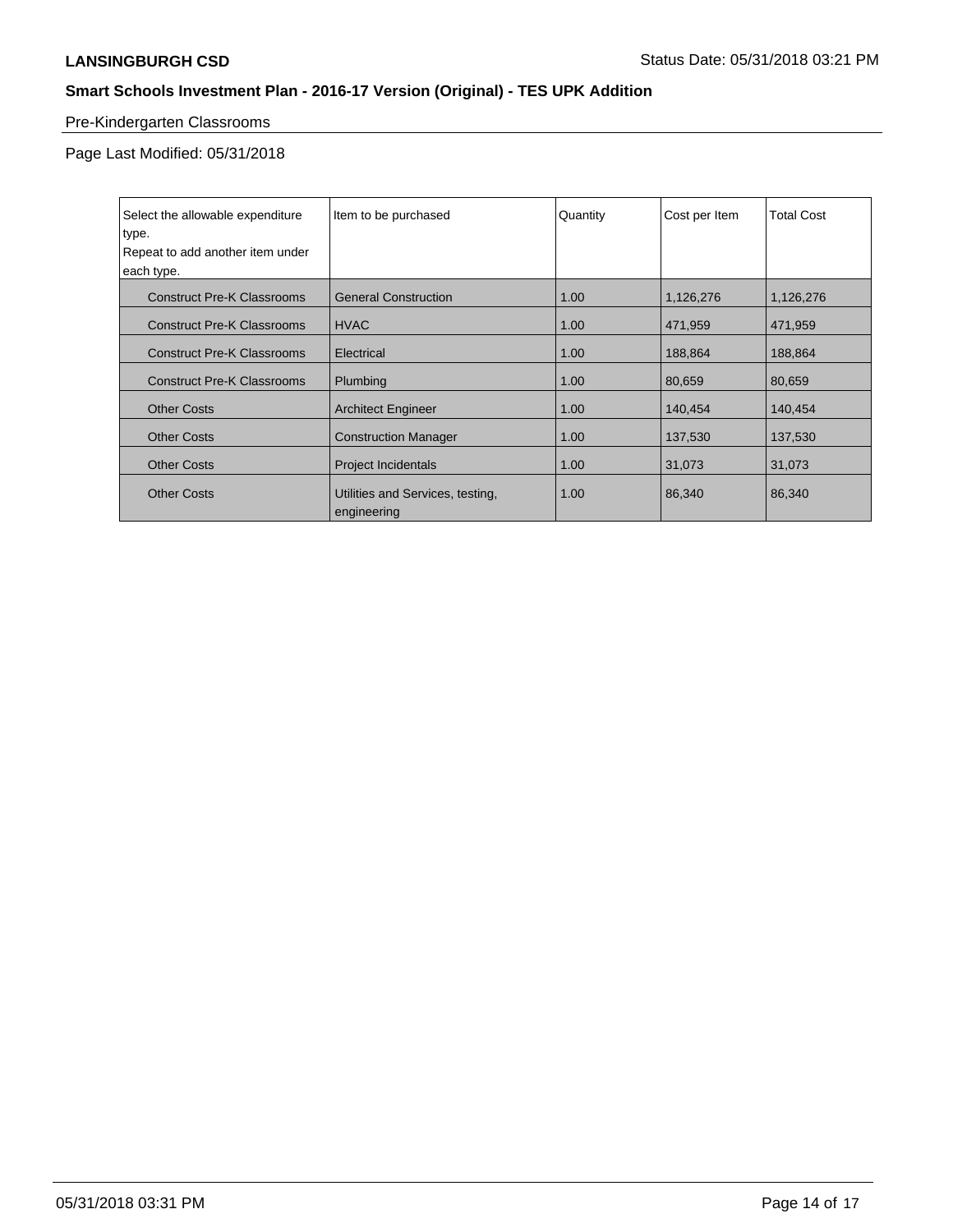Replace Transportable Classrooms

Page Last Modified: 05/17/2018

**1. Describe the district's plan to construct, enhance or modernize education facilities to provide high-quality instructional space by replacing transportable classrooms.**

(No Response)

**2. All plans and specifications for the erection, repair, enlargement or remodeling of school buildings in any public school district in the State must be reviewed and approved by the Commissioner. Districts that plan capital projects using their Smart Schools Bond Act funds will undergo a Preliminary Review Process by the Office of Facilities Planning.**

**Please indicate on a separate row each project number given to you by the Office of Facilities Planning.**

| Project Number |  |
|----------------|--|
| (No Response)  |  |
| (No Response)  |  |

**3. For large projects that seek to blend Smart Schools Bond Act dollars with other funds, please note that Smart Schools Bond Act funds can be allocated on a pro rata basis depending on the number of new classrooms built that directly replace transportable classroom units.**

**If a district seeks to blend Smart Schools Bond Act dollars with other funds describe below what other funds are being used and what portion of the money will be Smart Schools Bond Act funds.**

(No Response)

**4.** If you have made an allocation for **Replace Transportable Classrooms**, complete this table. **Note that the calculated Total at the bottom of the table must equal the Total allocation for this category that you entered in the SSIP Overview overall budget.**

|                                                | Sub-Allocation |
|------------------------------------------------|----------------|
| Construct New Instructional Space              | (No Response)  |
| Enhance/Modernize Existing Instructional Space | (No Response)  |
| Other Costs                                    | (No Response)  |
| Totals:                                        | 0              |

**5. Please detail the type, quantity, per unit cost and total cost of the eligible items under each sub-category. This is especially important for any expenditures listed under the "Other" category. All expenditures must be capital-bond eligible to be reimbursed through the SSBA. If you have any questions, please contact us directly through smartschools@nysed.gov.**

| Select the allowable expenditure | Item to be purchased | Quantity      | Cost per Item | <b>Total Cost</b> |
|----------------------------------|----------------------|---------------|---------------|-------------------|
| type.                            |                      |               |               |                   |
| Repeat to add another item under |                      |               |               |                   |
| each type.                       |                      |               |               |                   |
| (No Response)                    | (No Response)        | (No Response) | (No Response) | (No Response)     |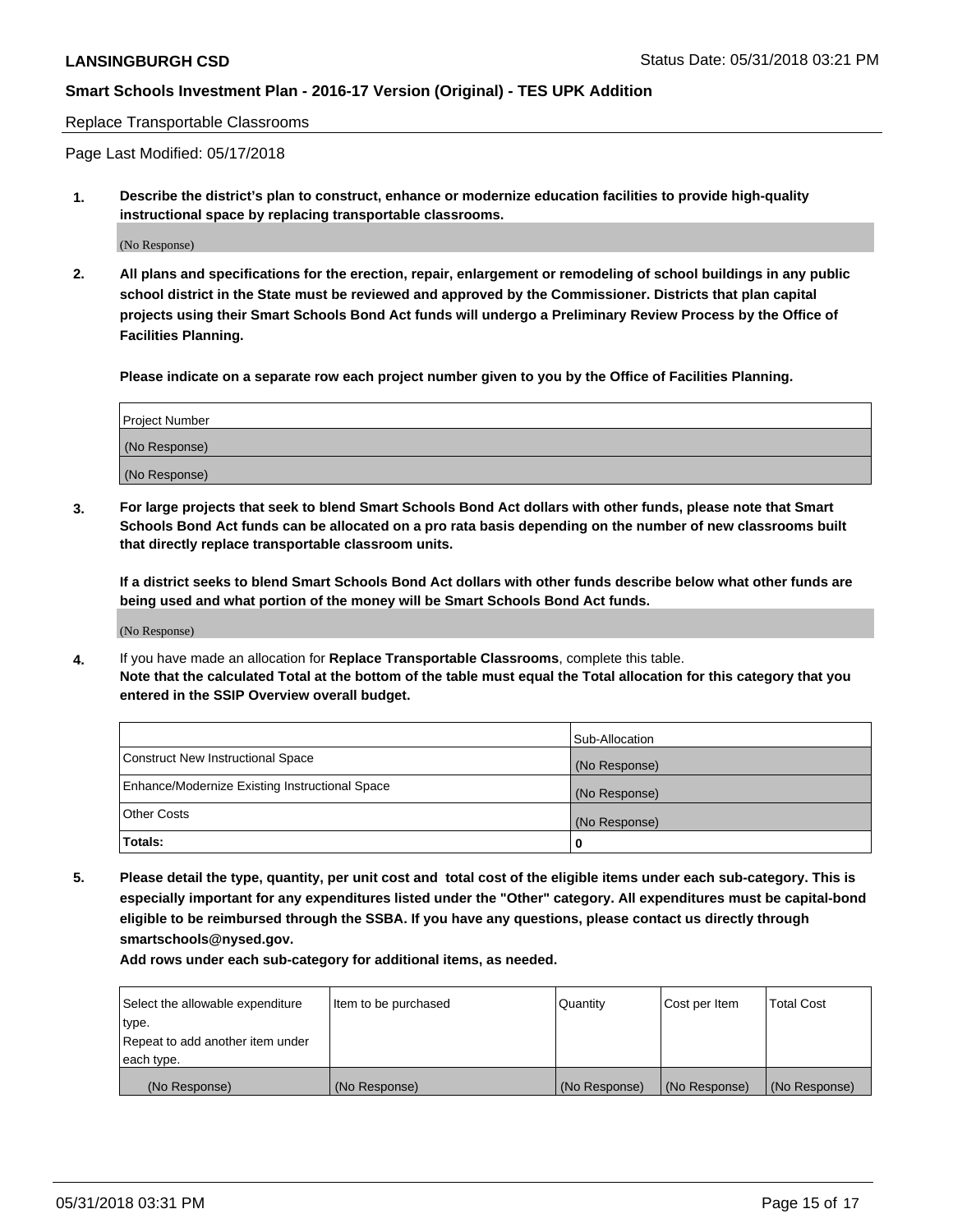#### High-Tech Security Features

Page Last Modified: 05/17/2018

**1. Describe how you intend to use Smart Schools Bond Act funds to install high-tech security features in school buildings and on school campuses.**

(No Response)

**2. All plans and specifications for the erection, repair, enlargement or remodeling of school buildings in any public school district in the State must be reviewed and approved by the Commissioner. Districts that plan capital projects using their Smart Schools Bond Act funds will undergo a Preliminary Review Process by the Office of Facilities Planning.** 

**Please indicate on a separate row each project number given to you by the Office of Facilities Planning.**

| <b>Project Number</b> |  |  |
|-----------------------|--|--|
|                       |  |  |
| (No Response)         |  |  |

- **3. Was your project deemed eligible for streamlined Review?**
	- Yes  $\square$  No
- **4. Include the name and license number of the architect or engineer of record.**

| l Name        | License Number |
|---------------|----------------|
| (No Response) | (No Response)  |

**5.** If you have made an allocation for **High-Tech Security Features**, complete this table. **Note that the calculated Total at the bottom of the table must equal the Total allocation for this category that you entered in the SSIP Overview overall budget.**

|                                                      | Sub-Allocation |
|------------------------------------------------------|----------------|
| Capital-Intensive Security Project (Standard Review) | (No Response)  |
| <b>Electronic Security System</b>                    | (No Response)  |
| <b>Entry Control System</b>                          | (No Response)  |
| Approved Door Hardening Project                      | (No Response)  |
| <b>Other Costs</b>                                   | (No Response)  |
| Totals:                                              | 0              |

**6. Please detail the type, quantity, per unit cost and total cost of the eligible items under each sub-category. This is especially important for any expenditures listed under the "Other" category. All expenditures must be capital-bond eligible to be reimbursed through the SSBA. If you have any questions, please contact us directly through smartschools@nysed.gov.**

| Select the allowable expenditure | Item to be purchased | Quantity      | Cost per Item | <b>Total Cost</b> |
|----------------------------------|----------------------|---------------|---------------|-------------------|
| type.                            |                      |               |               |                   |
| Repeat to add another item under |                      |               |               |                   |
| each type.                       |                      |               |               |                   |
| (No Response)                    | (No Response)        | (No Response) | (No Response) | (No Response)     |